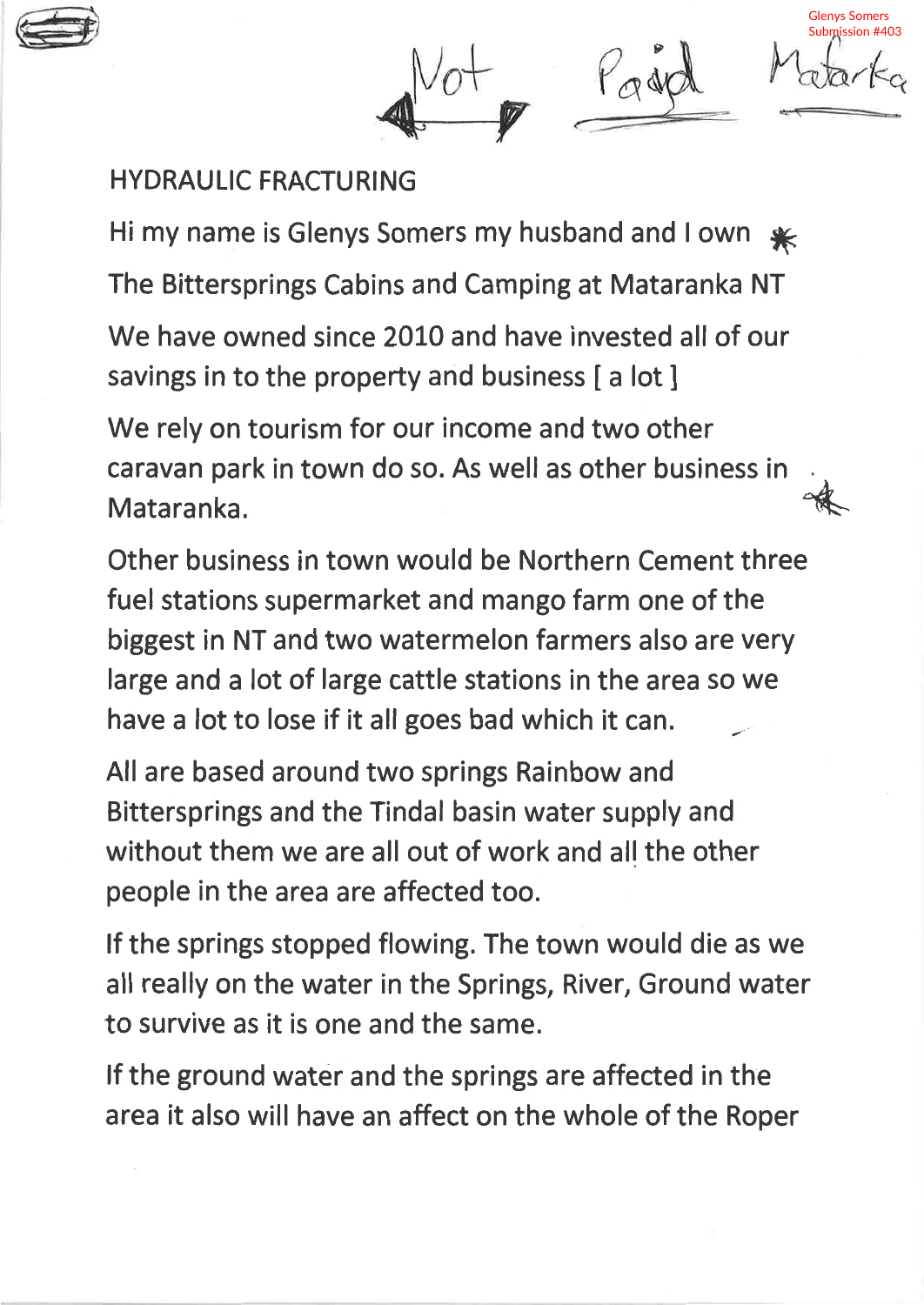river system which is one of the main systems in the Northern Territory and the resulting problems are to numerus to mention at the moment all you need to do is think about it [prawns, fish, farming, tourism, public<br>health, etc, etc.]  $\lim_{n \to \infty} \frac{f(x)}{f(x)}$  the evoter goes out to Tourism in Northern Territory brings about 2.40 Billon Dollars and growing each year. How Much does the Covenut of the second that is need when the gas companies come in to an area they don't as they have got what they want and we have the mess to clean up later and the bill that goes with it.



It happened with Western Dessert just down on the Roper River area and they went brock and least a helper mess for the people to pay to fix it up again as many other site though out the territory

lf you put a value on gas or drinking water the drinking water is worth a lot more as there is only about 5% on the planet and without clean drinking water all the gas makes no differents.

As most of the water on our planet is salt water it will cost a lot of money to replace our fresh drinking water. With all desolation plants around the country cost too